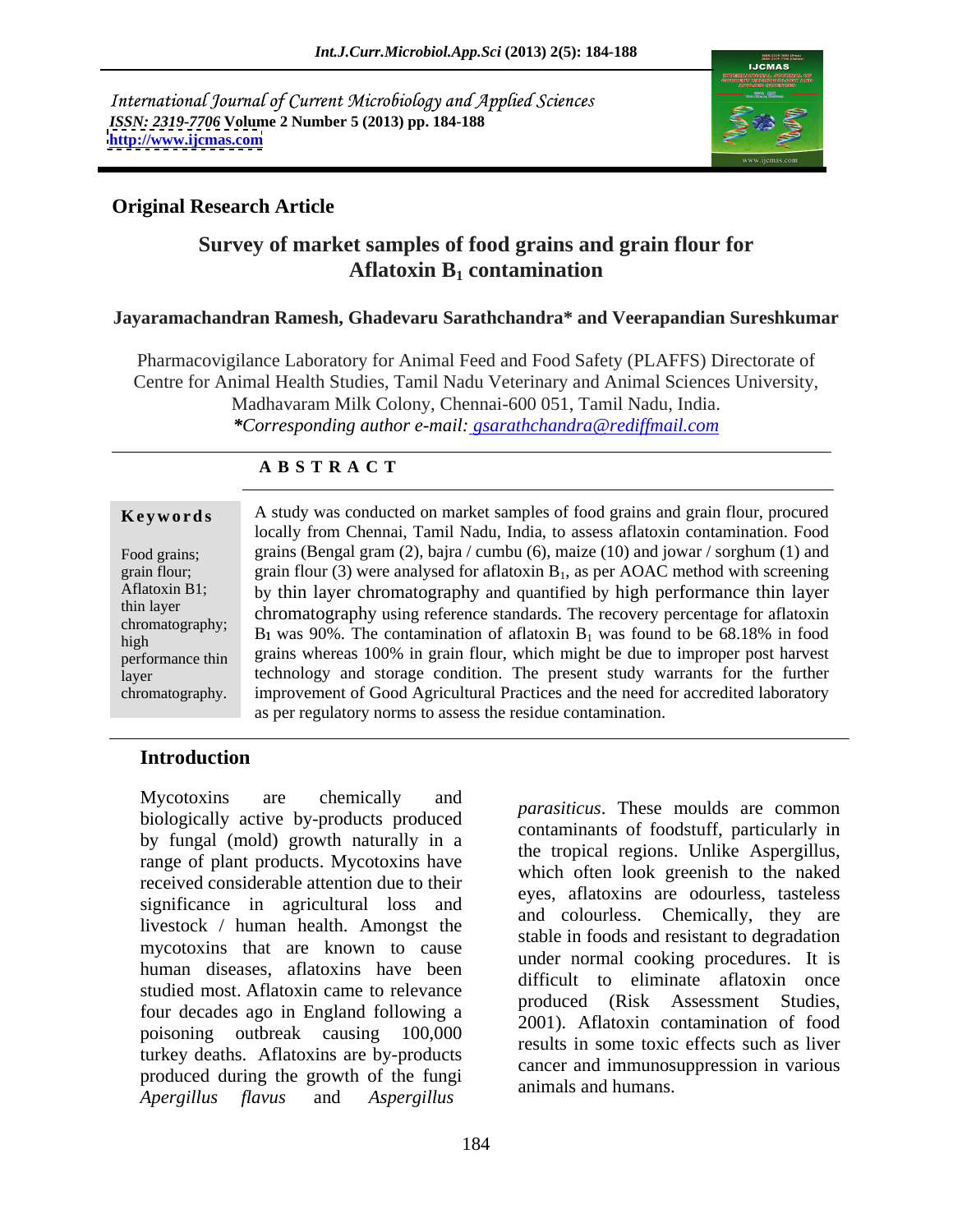Aflatoxin B1 is classified by the International Agency for Research on carcinogen (IARC – International Agency ultraviolet light. In addition, aflatoxin,  $M_1$  epidemiologically implicated as and  $M_2$  are hydroxylated metabolites of carcinogen in humans and an aflatoxin  $B_1$  and  $B_2$ . Aflatoxin  $B_1$ , the most<br>potent one, is metabolized into a variety of compound, although their presence in food Studies, 2001) is still a threat to human health.

of higher moisture, temperature and adequate substratum. Synthesis is highest when humidity is above 13% and  $\epsilon$  thin layer chromatography (HPTI C) has temperature is between 24ºC and 37ºC. That is why warm and wet geographic regions are the most favorable chromatography (HPTLC) but the results environments for aflatoxins and usually are affected. Before harvest, the risk for the development of aflatoxin is greatest enzyme-linked immunosorbent assay during major droughts. When soil (ELISA) data (Jaimez *et a*l., 2000). The moisture is below normal and present study was conducted to assess temperatures are high, the number of *Aspergillus* spores in the air increases. These spores infect crops through areas of damage caused by insects, and inclement weather. Once infected, plant stress occurs; the production of aflatoxin is favoured. During post-harvest stage, proliferation of aflatoxin can be  $\frac{1000 \text{ grams}}{\text{Bessel term (2) being (cymbu (6) mice}}$ exacerbated in susceptible commodities under storage conditions such as hot and<br>flour  $(3)$  with regards to Maximum humid storage environment (Risk Hour (5) with regards to Maximum<br>Assessment Studies 2001), Hence Assessment Studies, 2001). Hence, Union, USFDA and Indian Standards. prolonged storage of cereal in warm humid condition should be avoided to **Sampling** minimize the risk of aflatoxin

Cancer (IARC) as a class-1 human especially maize, rice, groundnuts and for Research on Cancer, 1993). Aflatoxin humans and animals as well as primary is classified into a number of subtypes. liver cancer have been reported in many However, the most important ones are  $B_1$ , Asian countries where the above  $B_2$ ,  $G_1$  and  $G_2$ , distinguished by their mentioned products have been a fluorescenct colour blue or green under constituent of the diet. As aflatoxin is potent one, is metabolized into a variety of widespread in nature, its possible chronic hydroxylated derivatives (aflatoxin  $P_1$ ,  $M_1$ , toxicity is therefore of greater concern  $B_2$ ) which are less toxic than the parent than acute toxicity (Risk Assessment Aflatoxin contamination has been frequently encountered in food grains other oily products. Aflatoxicoses both in Asian countries where the above mentioned products have been a epidemiologically implicated as carcinogen in humans and an environmental contaminant, which is toxicity is therefore of greater concern than acute toxicity (Risk Assessment Studies, 2001)

Fungi produce aflatoxins in the presence<br>the extensive variant extensively used for Thin layer chromatography (TLC) techniques were extensively used for aflatoxin analysis, although recently an increase in the use of high performance thin layer chromatography (HPTLC) has been noted. The accuracy of TLC is less than that of high performance thin layer obtained using HPTLC are similar to that of HPLC and more consistent than enzyme-linked immunosorbent assay present study was conducted to assess aflatoxin  $B_1$  contamination in market samples of food grains using TLC for screening and HPTLC for quantification.

## **Materials and Methods**

Food grains analysed for aflatoxin  $B_1$  were Bengal gram  $(2)$ , bajra / cumbu  $(6)$ , maize (10) and jowar/ sorghum (1) and grian flour (3) with regards to Maximum

## **Sampling**

contamination (Saleemullah *et al*., 2006). Moulds and aflatoxins occur in an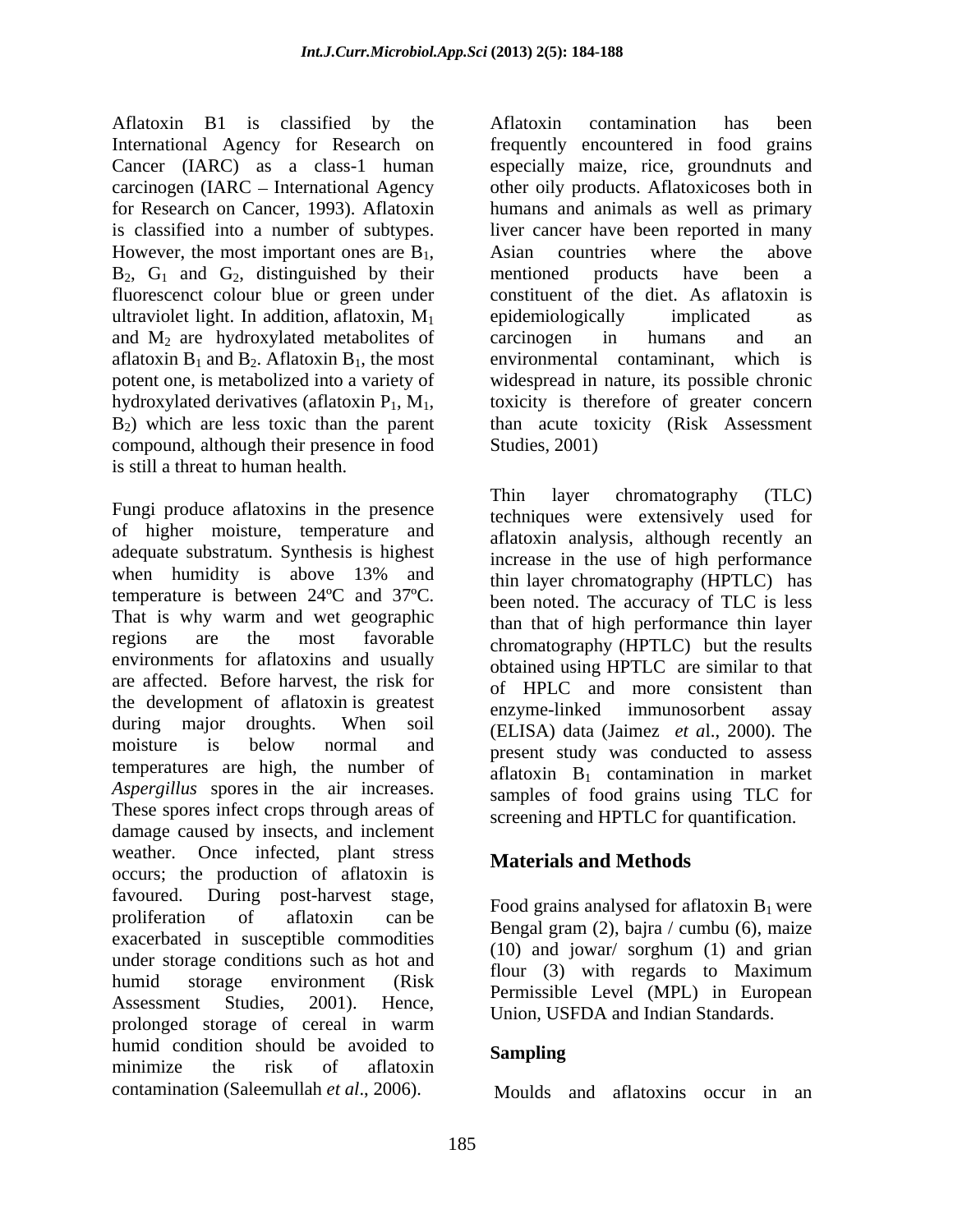extremely heterogeneous fashion in food commodities. Food grains were randomly of milled rice grains and found that 92% 19 samples for analysis of aflatoxin  $B_1$ .

As per AOAC method by HPTLC and quantified with reference standards. The  $\frac{1}{64.1\%}$  of samples. Aflatoxin  $B_1$ technique is screening by TLC and  $\overline{C}$  contamination was recorded below the

The recovery percentage for aflatoxin B was 90%. The contamination of aflatoxin whereas 100% in grain flour and 68.18% in total food grains and grain flour with  $\frac{\text{const}}{\text{seed}}$ mean concentration (ppb) of 75.18, 60.4 and 72.23 respectively (Table. 1), which Mohammadi et al., (2012) from their might be due to improper post harvest

In the present study, among the food grains analysed for aflatoxins, except maize, were within the safe limit of Indian and USFDA standards but higher than the European Union standards . Saleemullah *et al*., (2006) reported aflatoxin contents of North-West Frontier Province in Pakistan determined by thin layer chromatography (TLC). Aflatoxin content of cereals (wheat, maize and rice) ranged from 14 to 45 ppb, found to be within the safe limit (50 ppb) recommended by FAO. They concluded that aflatoxin content of food should be monitored to ensure food safety.

Liu *et al.*, (2006) reported that aflatoxin  $B_1$ 

collected from the supermarkets and of the samples showed positive to traditional bazaars of Chennai city, Tamil aflatoxin B<sub>1</sub>. In another study, Toteja et Nadu, India. Sampling was carried out in a *al*., (2006) reported the presence of way that ensured the analytical sample aflatoxin  $B_1$  in parboiled rice collected truly represent the consignment. Samples from 11 states in India and found 38.5% of were taken from each food grains, totaling the samples were positive to aflatoxin B1. **Method** aflatoxin B1 positive. Of the 525 milled quantified by HPTLC.<br>
permissible limits from New Delhi, Tamil **Results and Discussion**<br> **Results and Discussion**  $B_1$  was found to be 63.16% in food grains samples from open storage that were contamination was detected in 37 samples of milled rice grains and found that 92% Reddy *et al*., (2009) reported that out of 675 paddy samples, 70.7% showed rice samples obtained from commercial market, aflatoxin  $B_1$  was detected in 64.1% of samples. Aflatoxin  $B_1$ contamination was recorded below the Nadu, Andhra Pradesh and Kerala states of India. A high proportion of stored samples  $(67.8\%)$  showed positive to aflatoxin  $B_1$ contamination. Eighty-two percent of samples from open storage that were exposed to rain showed aflatoxin  $B_1$ contamination followed by one-year-old seed.

technology and storage condition.<br>samples of rice analyzed, 75% showed cereals, collected from local markets of the was unsultually between unteresting Mohammadi *et al*. , (2012) from their work in Iran reported that among 152 samples of rice analyzed, 75% showed levels of aflatoxin  $B_1$  contamination with the mean of 0.671 ppb, which was lower than maximum tolerated level of 5 ppb for aflatoxin  $B_1$  in rice assigned by Institute of Standard and Industrial Research of Iran. Contamination of aflatoxin in imported rice was dissimilar between different months. The highest levels of aflatoxin  $B_1$ were detected in rice samples imported in September, while the lowest levels were in rice imported during November.

> Ahsan *et al*., (2010) has reported from their study in Pakistan that samples of maize grain and processed maize (flour) were collected in kharif (rainy season) and rabi (winter season) and overall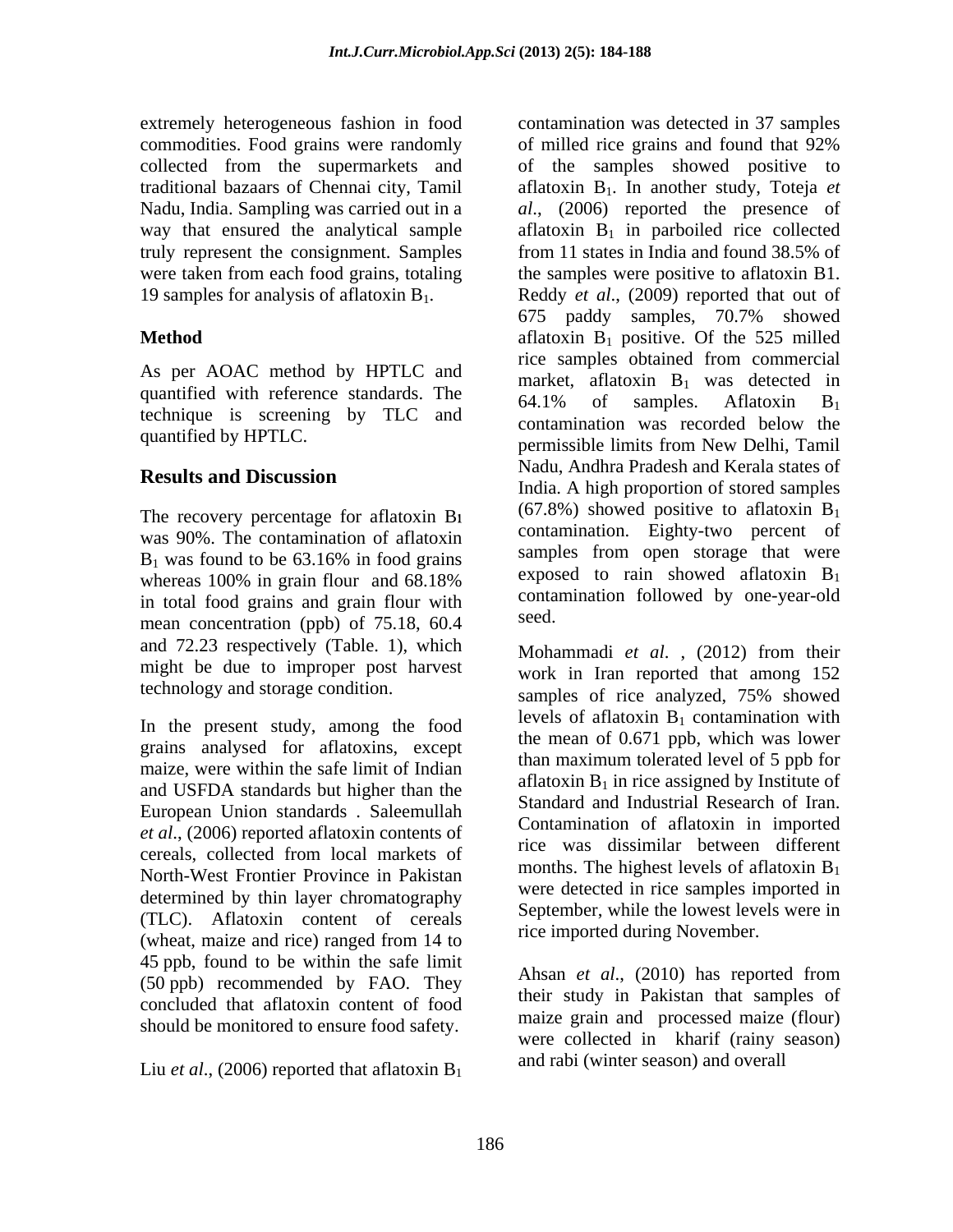|                 | <b>Type of sample</b>       | % of samples<br>contaminated | Concentration (ppb) Mean<br>$\pm$ S.E. |
|-----------------|-----------------------------|------------------------------|----------------------------------------|
| Bengal Gram     |                             |                              | Not detected                           |
| Bajra / Cumbu   |                             | 33.33                        | $2.19 \pm 1.46$                        |
| Maize           |                             | 100                          | $88.91 \pm 62.02$                      |
| Sorghum / Jowar |                             |                              | Not detected                           |
| Grain flour     |                             | 100                          | $60.41 \pm 29.54$                      |
|                 | Food grains                 | 63.16                        | 75.18±52.04                            |
|                 | Total Grain flour           | 100                          | $60.41 \pm 29.54$                      |
|                 | Food grains and Grain flour | 68.18                        | $72.23 \pm 41.59$                      |

| Table.1<br>nd grain flour san<br>$"$ tlotovin $-$<br>in food grain<br>mples<br>∩ntam<br>`unatıon :<br>D1.<br>IAWAIII<br>,,,,,,,, |  |
|----------------------------------------------------------------------------------------------------------------------------------|--|
|----------------------------------------------------------------------------------------------------------------------------------|--|

frequency of aflatoxins was very high  $\quad$  limit for aflatoxin  $B_1$  in baby foods and among samples (85%). A few samples (15%) were found free from aflatoxins and young children (Saleemullah et al., contamination. The percentage of 2006). Contrary to the above findings, in aflatoxins contamination in maize samples the present study, the contamination of was 80%, 87% and 90% with their grain flour, with aflatoxin  $B_1$  was 100% respective mean values of 45 ppb, 54 ppb and 62 ppb in urban, semi-urban and rural

Saleemullah *et al.*, 2006, studied three food grains and grain flour, 68.18% of the hundred and forty-nine breakfast and samples found contaminated with infant cereal samples collected at retail  $\qquad$  aflatoxin B<sub>1</sub> with a mean concentration of level across Canada from 2002 to 2005. 72.23 ppb, which is above the Maximum They included rice-, soy-, barley-based and mixed-grain infant cereals, corn, wheat, rice-based and mixed-grain contamination of grain flour with aflatoxin breakfast cereals, and were analysed for  $B_1$  was higher than the food grains, except aflatoxins  $B_1$ ,  $B_2$ ,  $G_1$  and  $G_2$  using a modified AOAC International official post harvest technology and storage method. Results indicated that 50% of condition. The study warrants for the both breakfast and infant cereals had further improvement of Good Agricultural detectable levels (limit of detection = Practice (GAP) and the need for accredited  $0.002$  ppb) of aflatoxin  $B_1$ , which is the laboratory as per regulatory norms to most toxic of the four toxins. The levels found varied from 0.002 to 1.00 ppb for aflatoxin  $B_1$ , from 0.002 to 0.14 ppb for The present study necessitates the aflatoxin  $B_2$ , from 0.008 to 0.27 ppb for periodical monitoring of post harvest aflatoxin  $G_1$ , and from 0.008 to 0.048 ppb surveillance of mycotoxin in processed for aflatoxin  $G_2$ . Only 4% of the breakfast foods, studies in compliance with cereals and 1% of the infant cereals had aflatoxin  $B_1$  levels exceeding 0.1 ppb, present study demands strengthening which is the European Union maximum

processed cereal-based foods for infants and young children (Saleemullah *et al*., 2006). Contrary to the above findings, in grain flour, with aflatoxin  $B_1$  was 100% and with high mean levels of 60.41 ppb.

areas, respectively.  $\qquad \qquad$  In the present study aflatoxin  $B_1$  in food grains and grain flour were analyzed. In food grains and grain flour, 68.18% of the samples found contaminated with Permissible Level (MPL) in European Union, USFDA and Indian Standards. The maize which might be due to improper condition. The study warrants for the assess the aflatoxin contamination.

> foods, studies in compliance with regulatory norms. The results of the present study demands strengthening